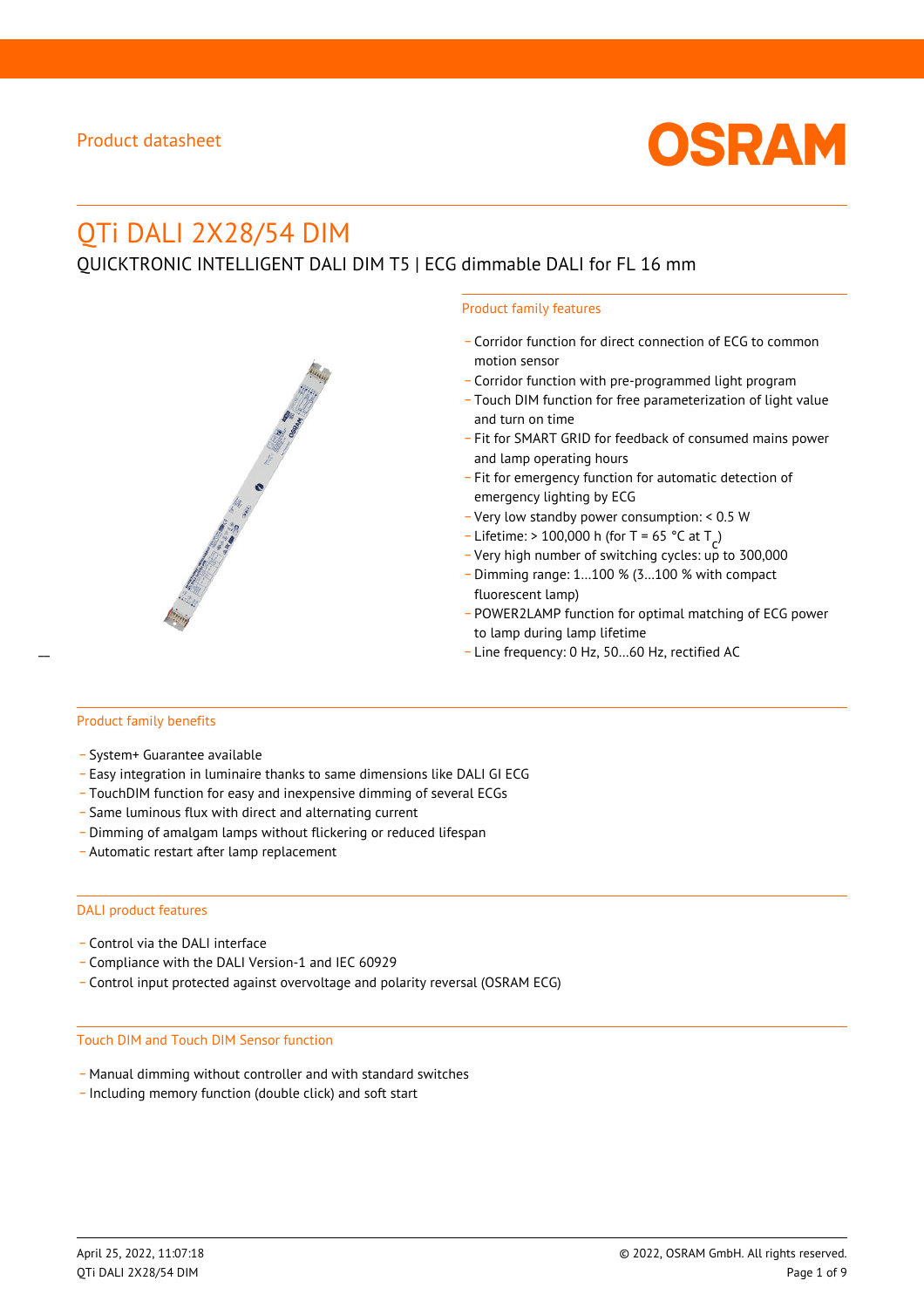### Areas of application

- \_ Suitable for use in emergency lighting systems as per EN 50172/DIN VDE 0108-100
- \_ Installation in emergency lighting systems according to IEC 61347-2-3, appendix J
- Industry
- \_ Open-plan offices, corridors and storage rooms
- \_ Public buildings
- \_ Sports halls and factories
- .<br>- Strip lighting
- \_ Shop lighting
- \_ Suitable for luminaires of protection class I

 $\overline{a}$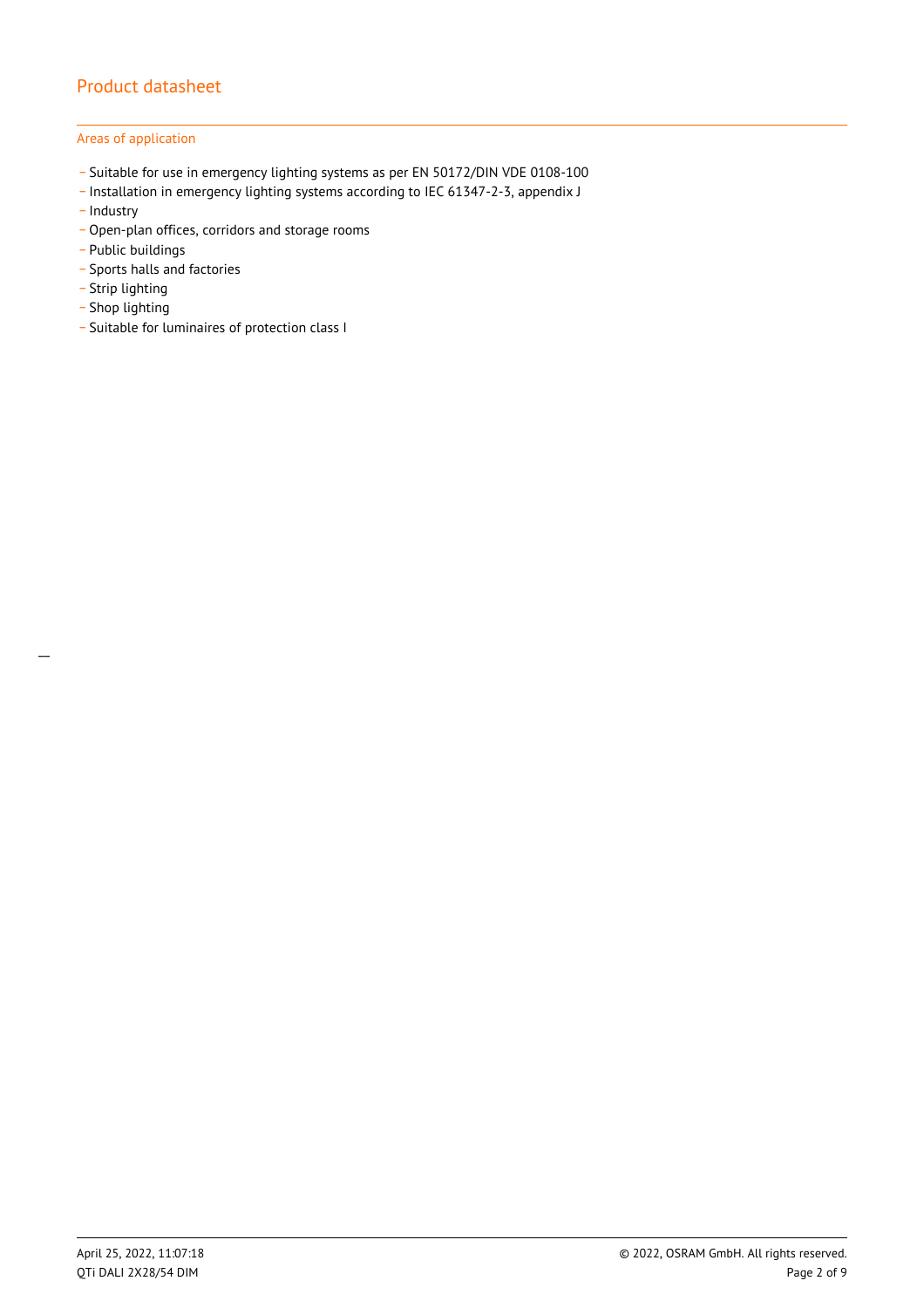### Technical data

## **Electrical data**

| Input voltage AC                         | 198264 V              |
|------------------------------------------|-----------------------|
| Nominal voltage                          | 220240 V              |
| <b>Mains frequency</b>                   | $5060$ Hz             |
| Input voltage DC                         | 154.276 V             |
| Maximum output power                     | $2 \times 54$ W       |
| <b>Efficiency in full-load</b>           | $93\%$ <sup>1)</sup>  |
| Networked standby power                  | < 0.25 W <sup>1</sup> |
| <b>Operating frequency</b>               | 44.120 kHz            |
| Max. ECG no. on circuit breaker 10 A (B) | $8^{2}$               |
| Max. ECG no. on circuit breaker 16 A (B) | $13^{2}$              |
| Inrush current                           | 45 A                  |

1) at 230 V, 50 Hz

2) Type B

 $\overline{a}$ 

## **Light technical data**

**Starting time** 0.6 s <sup>1)</sup>

 $1)$  Optimized preheat start

## **Dimensions & weight**



| Length                           | 423.0 mm                             |
|----------------------------------|--------------------------------------|
| <b>Width</b>                     | $30.0$ mm                            |
| <b>Height</b>                    | $21.0$ mm                            |
| Mounting hole spacing, length    | 415.0 mm                             |
| <b>Product weight</b>            | 370.00 g                             |
| Cable cross-section, output side | $0.51.5 / 0.51.0$ mm <sup>2 1)</sup> |
| Cable cross-section, input side  | $0.51.5 / 0.51.0$ mm <sup>2 1)</sup> |
|                                  |                                      |

1) Solid leads / Flexible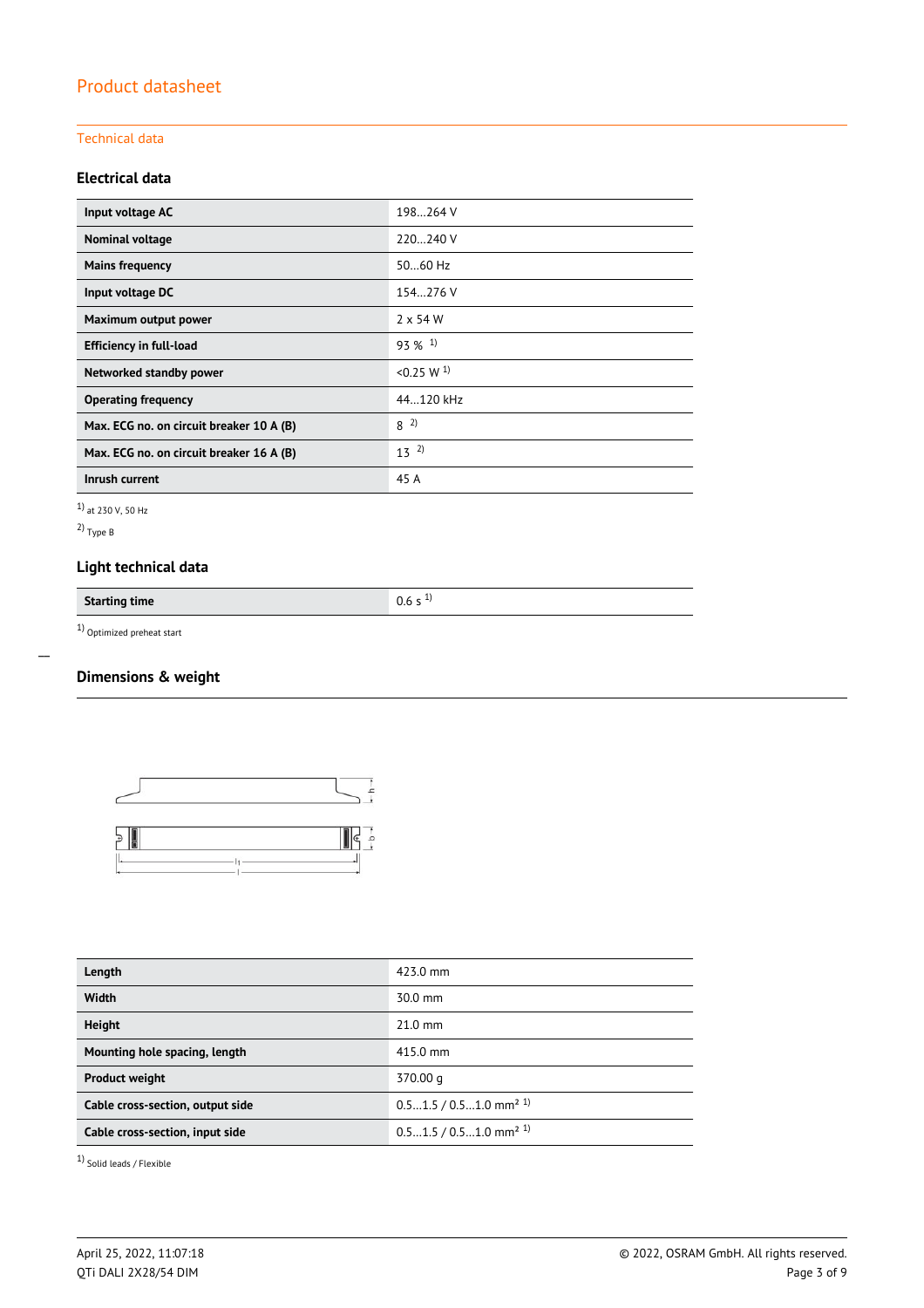## **Temperatures & operating conditions**

| Ambient temperature range                | +10…+50 °C            |
|------------------------------------------|-----------------------|
| Permitted rel. humidity during operation | $585\%$ <sup>1)</sup> |

 $1)$  Maximum 56 days/year at 85  $\%$ 

### **Lifespan**

| <b>FCG lifetii</b><br>ле<br>----<br>. <b>.</b> | m<br><b>.</b><br>TOODOO II |
|------------------------------------------------|----------------------------|

<sup>1)</sup> At T<sub>case</sub> = 65°C at T<sub>c</sub> point / 10% failure rate

### **Expected Lifetime**

| Product name     | Lamp group        |                              |        |        |        |
|------------------|-------------------|------------------------------|--------|--------|--------|
|                  | DULUX L 55 W      | ECG ambient temperature [ta] | 40     | 50     | 60     |
|                  |                   | Temperature at tc-point [°C] | 60     | 70     | 75     |
|                  |                   | Lifetime [h]                 | 100000 | 100000 | 80000  |
|                  |                   | ECG ambient temperature [ta] | 40     | 50     | 60     |
|                  | <b>HE 28 W</b>    | Temperature at tc-point [°C] | 50     | 60     | 70     |
| OTi DALI 2X28/54 |                   | Lifetime [h]                 | 100000 | 100000 | 100000 |
| <b>DIM</b>       |                   | ECG ambient temperature [ta] | 40     | 50     | 60     |
|                  | <b>HO 50 W ES</b> | Temperature at tc-point [°C] | 55     | 65     | 75     |
|                  |                   | Lifetime [h]                 | 100000 | 100000 | 90000  |
|                  | <b>HO 54 W</b>    | ECG ambient temperature [ta] | 40     | 50     | 60     |
|                  |                   | Temperature at tc-point [°C] | 55     | 65     | 75     |
|                  |                   | Lifetime [h]                 | 100000 | 100000 | 90000  |

## **Additional product data**

| Suitable for lamp power (2 lamps) | 28…54 W |
|-----------------------------------|---------|
|                                   |         |

# **Capabilities**

 $\overline{a}$ 

| <b>Dimming interface</b>               | DALI / Touch DIM / Touch DIM Sensor                              |
|----------------------------------------|------------------------------------------------------------------|
| <b>Dimming range</b>                   | $1100\%$ <sup>1)</sup>                                           |
| <b>Dimmable</b>                        | Yes                                                              |
| Overheating protection                 | Power reduction and switch off at $T > 75$ °C at the tc<br>point |
| Suitable for fixtures with prot. class |                                                                  |
| End of lamp life safety shutdown       | EOL T.2                                                          |
| Max. cable length to lamp/LED module   | 1.0 m / 1.5 m                                                    |
| Intended for no-load operation         | No                                                               |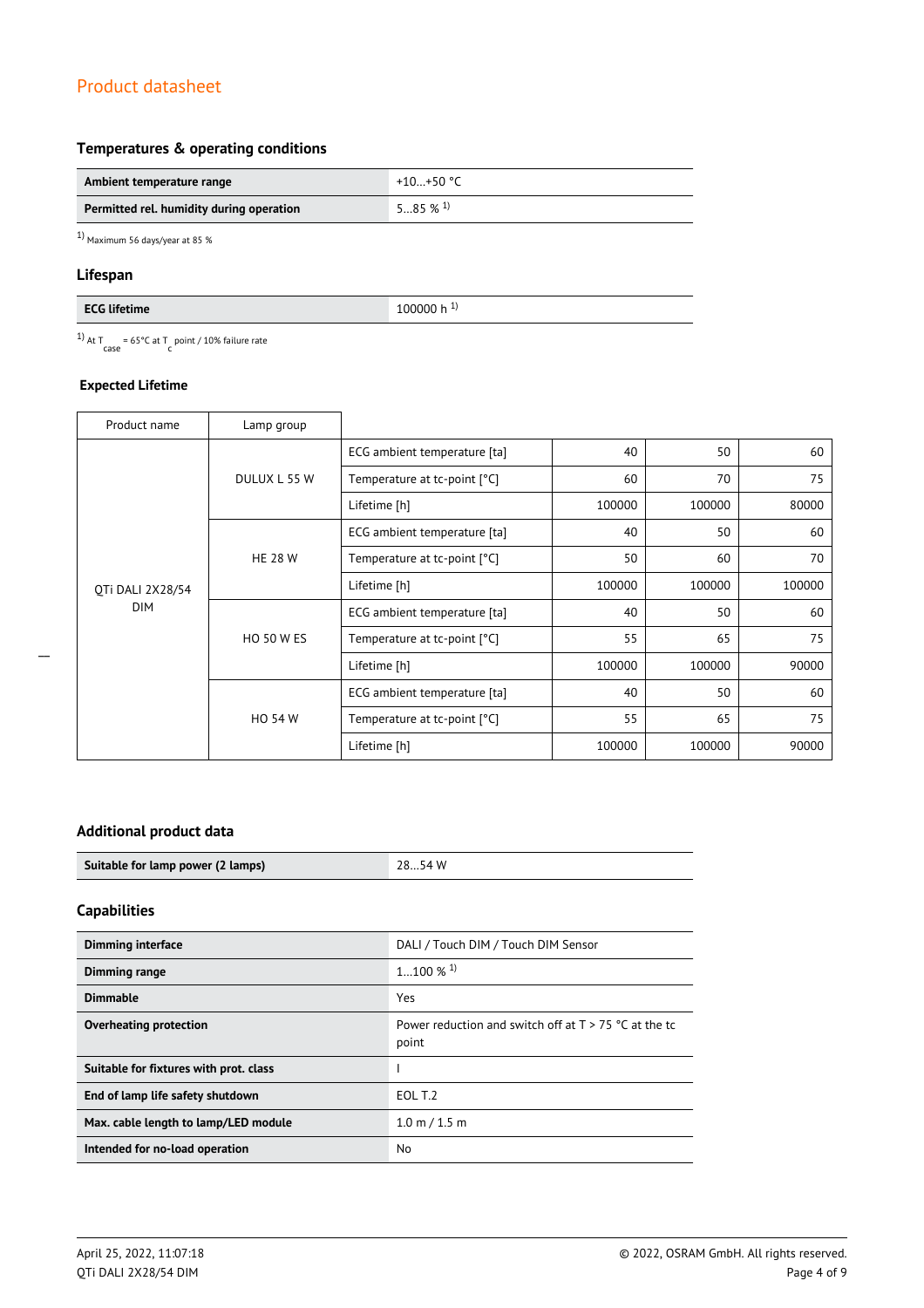1) Luminous flux

## **Certificates & standards**

| Approval marks - approval | VDE / VDE-EMC / EL / EAC / RCM / CCC                                                                                                                                                                                                                        |  |
|---------------------------|-------------------------------------------------------------------------------------------------------------------------------------------------------------------------------------------------------------------------------------------------------------|--|
| <b>Standards</b>          | Acc. to EN 55015; EN 55022/Acc. to EN 61547/Acc. to<br>IEC 61000-3-2/EN 61000-3-2/Acc. to EN 61347-2-<br>3/Acc. to EN 60929/Acc. to EN 55015:2006 +<br>A1:2007/Acc. to EN 61000-3-2/Acc. to EN 61547/Acc.<br>to IEC 62386-101:Ed1/Acc. to IEC 62386-102:Ed1 |  |
| EEI - Energy Label        | A1 BAT                                                                                                                                                                                                                                                      |  |
| <b>Protection class</b>   |                                                                                                                                                                                                                                                             |  |
| Type of protection        | IP20                                                                                                                                                                                                                                                        |  |

### **Logistical data**

| <b>Commodity code</b> | 850410809000 |
|-----------------------|--------------|
|                       |              |

## **Environmental information**

## **Information according Art. 33 of EU Regulation (EC) 1907/2006 (REACh)**

| Date of Declaration               | 14-04-2022                                                                                            |
|-----------------------------------|-------------------------------------------------------------------------------------------------------|
| <b>Primary Article Identifier</b> | 4050300870502                                                                                         |
| Candidate List Substance 1        | Lead                                                                                                  |
| CAS No. of substance 1            | 7439-92-1                                                                                             |
| <b>Safe Use Instruction</b>       | The identification of the Candidate List substance is<br>sufficient to allow safe use of the article. |
| Declaration No. in SCIP database  | e9488f1b-fd97-41b2-af78-a4da7528dd7f                                                                  |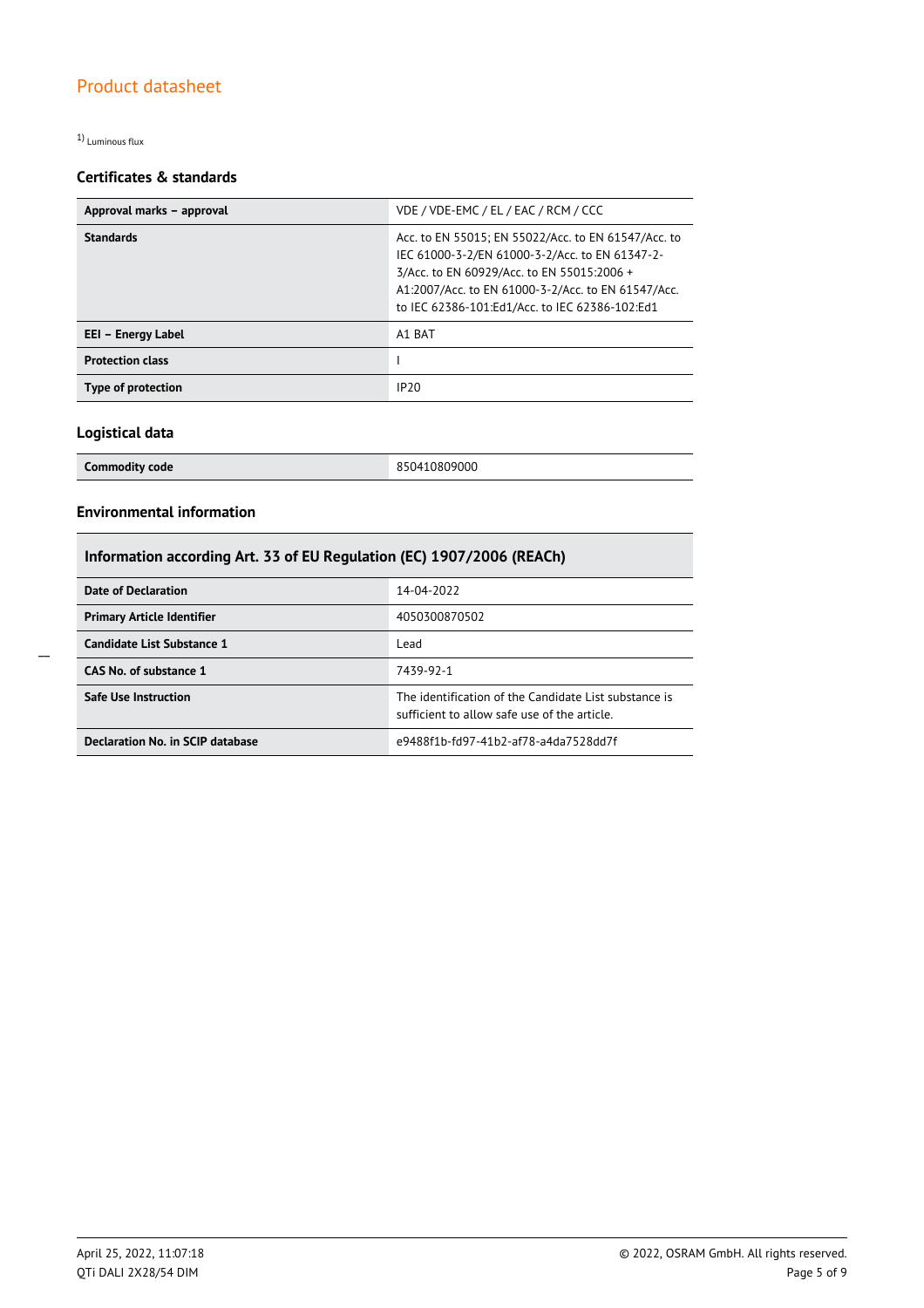## **Wiring Diagram**





 $\overline{a}$ 

319626\_QTi DALI 2x... DIM 493589\_Touch DIM Function - e.g. QTi DALI 1x... DIM



**DALI** control device  $\frac{1}{2}$ ECG  $\frac{3}{4}$  $\begin{array}{c}\n\overline{11} \\
\overline{21} \\
\overline{11}\n\end{array}$ -<br>- 1<br>- DA<br>- DA ECG  $3 +$ <br> $4 +$  $\frac{1}{2}$ --<br>--<br>-- DA<br>-- DA ECG  $3 +$ <br> $4 +$ 

493590\_Corridor Function - e.g. QTi DALI 1x... DIM 493666\_DALI wiring diagram - e.g. QTi DALI 1x... DIM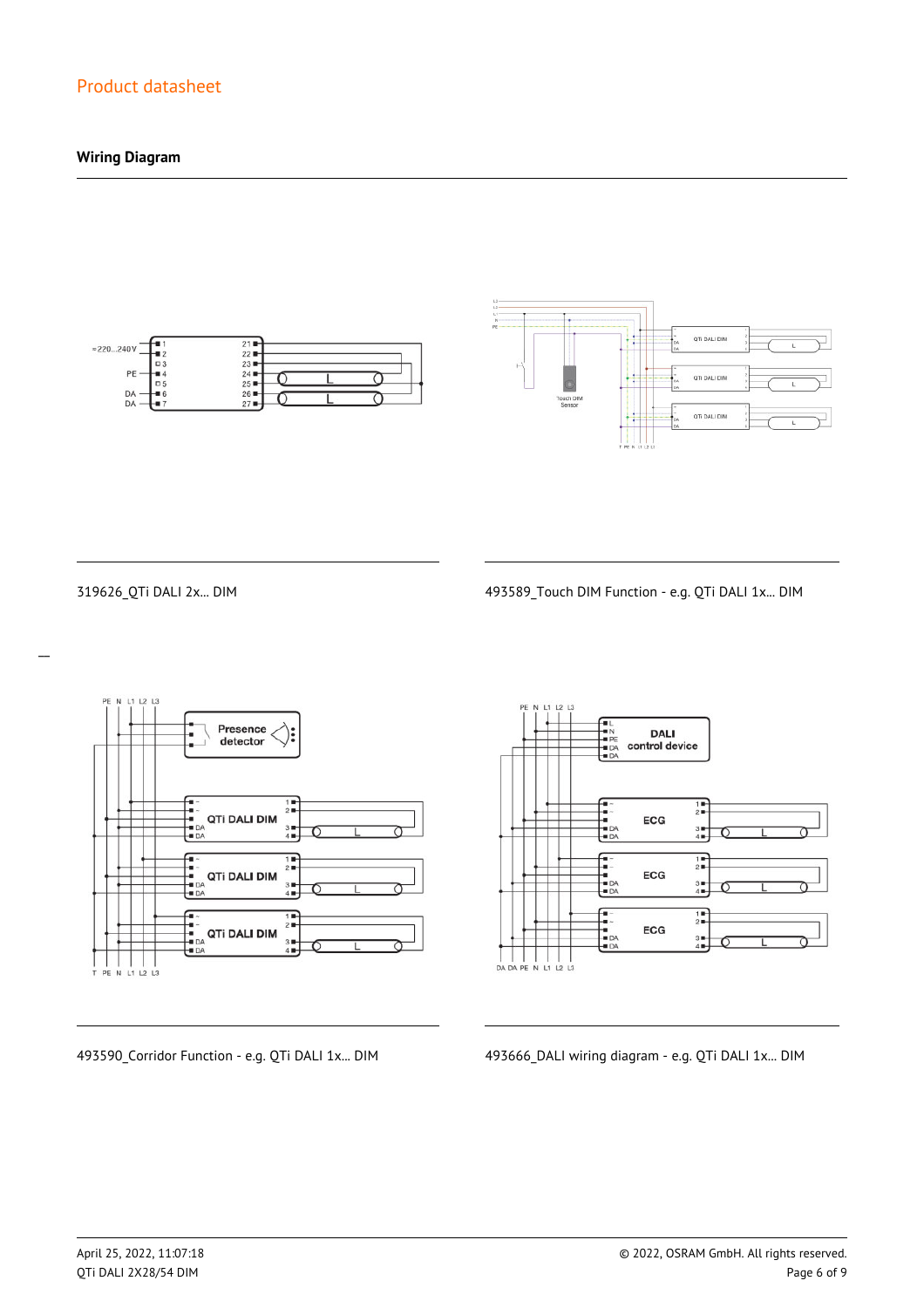#### Additional product information

\_ In order to achieve good radio interference suppression:1. Keep the cable between ECG and lamp as short as possible.2. The single lamp wires must be routed as close as possible to each other, whereas the lines of the different lamp ends must be routed separately.

#### Download Data

|   | <b>File</b>                                                                                  |
|---|----------------------------------------------------------------------------------------------|
|   | User instruction<br>QUICKTRONIC QTi T5 DALI DIM                                              |
|   | Addon Technical Information<br>502689 Frequent switching Quicktronic                         |
| ᆺ | Addon Technical Information<br>502785_ECG lifetime - QUICKTRONIC (DALI) DIM                  |
|   | <b>Product Datasheet</b><br>321478 ATI QTi DALI 2x2854 DIM (G+GB)                            |
|   | Certificates<br>335097_INOTEC                                                                |
| ⊀ | Certificates<br>QTI DALI VDE 40021252 210920                                                 |
|   | Certificates<br>335135_Manufacturer's declaration – Burning-in of fluorescent lamps          |
| 入 | Certificates<br>335153_Manufacturer's declaration – Low stand-by                             |
| 天 | Certificates<br>335154_Manufacturer's declaration – EN 55015:2006+A1:2007 (300 MHz)          |
|   | Certificates<br>335169_Manufacturer's declaration – LampECG combinations: Frequent switching |
| 入 | Certificates<br>592319_EAC certificate for Quicktronics QT                                   |
|   | Certificates<br>504208_VDE-EMC-CERTIFICATE QTI DALI DIM                                      |
|   | Declarations of conformity<br>QUICKTRONIC DIM CE 3364258 190821                              |
|   | Operating instructions<br>592411_EAC QTi T5 DALI DIM                                         |
|   | CAD data 3-dim<br>313428_423x30x21 1881282                                                   |
|   | CAD data 3-dim<br>313430_423x30x21 1881282                                                   |
| ą | CAD data 3-dim<br>313444_423x30x21 1881282                                                   |
| プ | CAD data PDF<br>313416_423x30x21 1881282                                                     |
|   |                                                                                              |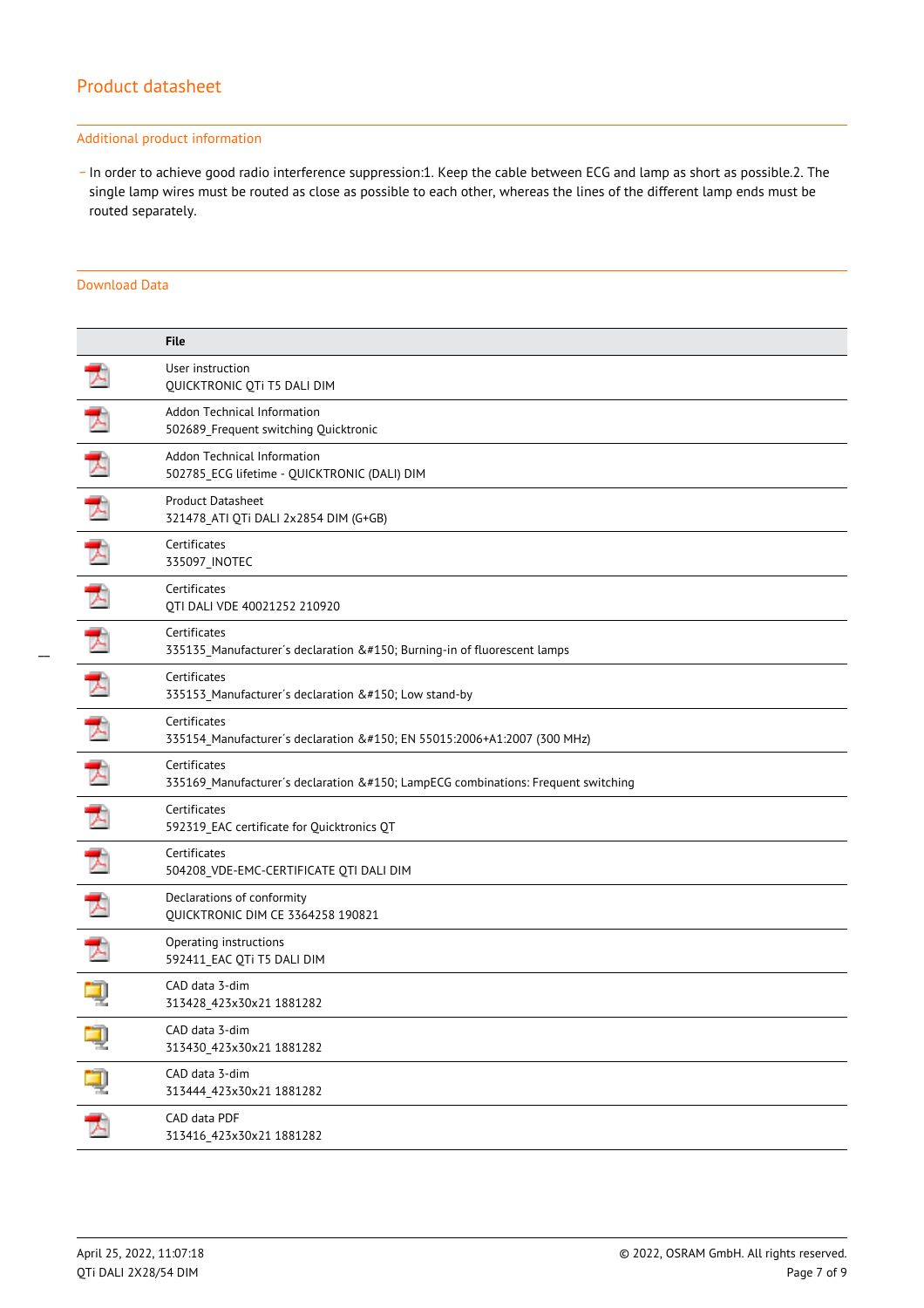#### Ecodesign regulation information:

Separate control gear and light sources must be disposed of at certified disposal companies in accordance with Directive 2012/19/EU (WEEE) in the EU and with Waste Electrical and Electronic Equipment (WEEE) Regulations 2013 in the UK. For this purpose, collection points for recycling centres and take-back systems (CRSO) are available from retailers or private disposal companies, which accept separate control gear and light sources free of charge. In this way, raw materials are conserved and materials are recycled.

#### Logistical Data

| <b>Product code</b> | <b>Product description</b> | Packaging unit (Pieces/Unit) | Dimensions (length x width x<br>height) | <b>Volume</b>        | <b>Gross weight</b> |
|---------------------|----------------------------|------------------------------|-----------------------------------------|----------------------|---------------------|
| 4050300870502       | OTI DALI 2X28/54 DIM       | Shipping carton box<br>20    | 455 mm x 98 mm x 163 mm                 | 7.27 dm <sup>3</sup> | 7640.00 a           |

The mentioned product code describes the smallest quantity unit which can be ordered. One shipping unit can contain one or more single products. When placing an order, for the quantity please enter single or multiples of a shipping unit.

#### References / Links

For more information on the system guarantee and the terms and conditions of the guarantee visit

<www.osram.com/system-guarantee>

#### Disclaimer

 $\overline{a}$ 

Subject to change without notice. Errors and omission excepted. Always make sure to use the most recent release.